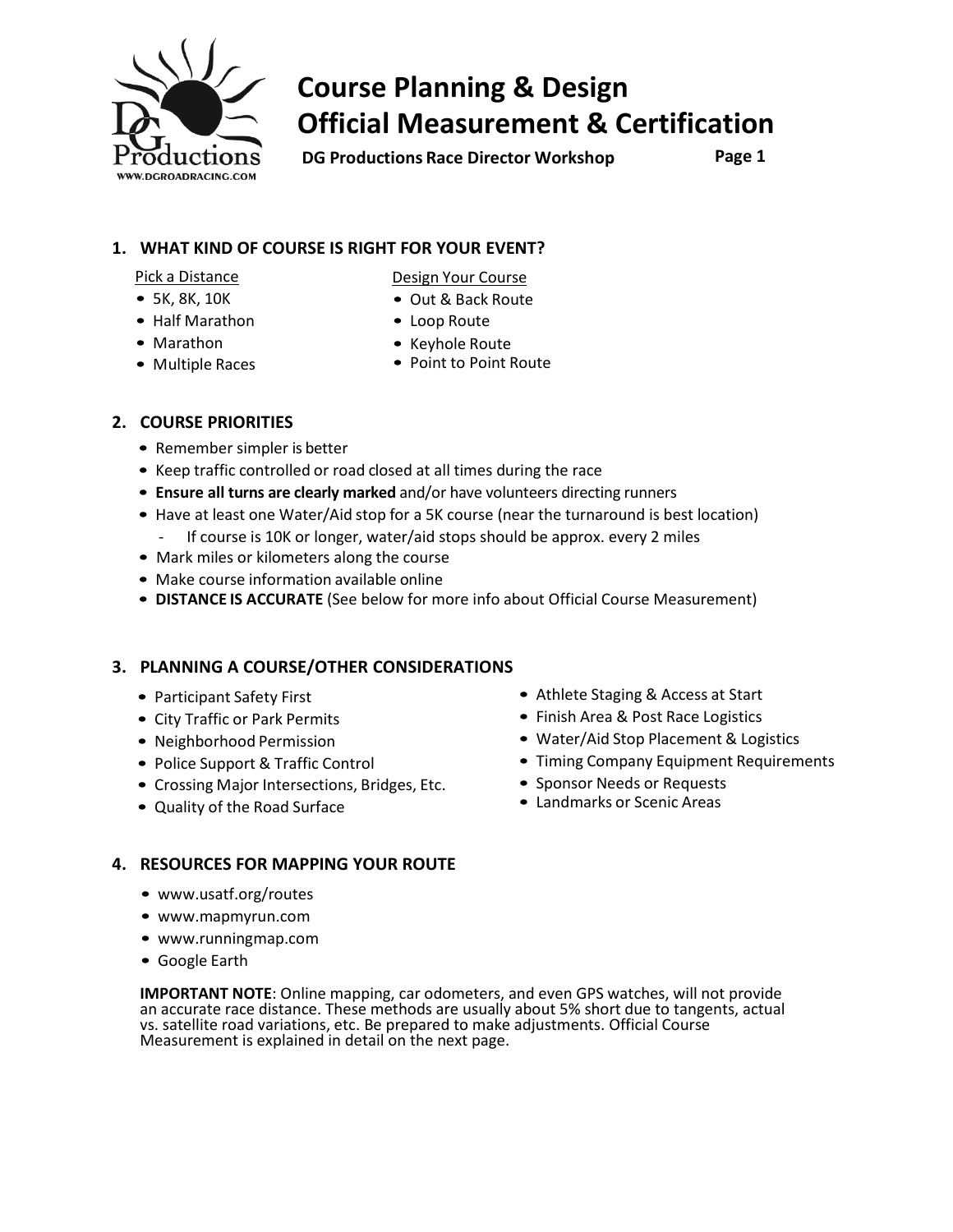

## **Course Planning & Design Official Measurement & Certification**

**DG Productions Race Director Workshop Page 2**

## **5. OFFICIAL COURSE MEASUREMENT AND USATF CERTIFICATION**

The purpose of the USATF course certification program is to produce road race courses of accurately measured distances. For any road running performance to be accepted as a record or be nationally ranked, it must be run on a USATF-certified course.

In addition, the certification program is very important to the average road racer, as well as those of exceptional speed. Most runners like to compare performances run on different courses, and such comparisons are difficult if course distances are not reliable. No one can truly establish a personal best if the course distance is not accurate.

The easiest way to have your course certified is to hire someone who is already skilled at measuring courses for USATF.

### **6. WHAT'S THE DIFFERENCE BETWEEN CERTIFICATION & SANCTIONING?**

- Certification is a USATF official acknowledgment and verification of the course distance and must be completed once every ten years or whenever the route or roadways change.
- Sanctioning is completed annually for each event as an agreement to abide by USATF rules and bylaws, afford access to USATF resources (such as liability insurance), and ensure state and national records of athlete times.

### **7. WHAT DO MEASUREMENT SERVICES INCLUDE AND HOW MUCH DOES IT COST?**

- Calibrated measurement of the course.
- USATF certification application paperwork.
- Mapping of the course, start, finish, and splits.
- Paint marks on the course for start, finish, & splits.
- Certificates are good for 10 years (unless route or roadway change).
- Courses are posted and available online at [www.usatf.org.](http://www.usatf.org/)
- Prices depend on distance & complexity but average about \$50 per kilometer.
- A new 5K course certification will be about \$350.

#### **8. HOW IS THE OFFICIAL MEASUREMENT DONE?**

- An approved calibration counter is mounted on a bicycle wheel.
- Bicycle is ridden 4 times on a "calibration course" before and after the measurement to account for changes in temperature or barometric pressure.
- Course route is ridden twice using the shortest possible distance over the available roadway. First to mark splits, the second to collect comparative reads for accuracy. Readings must match within .008.
- Data and sketches of the Start, Finish, Splits, and Turnaround (if any), are recorded for the USATF application